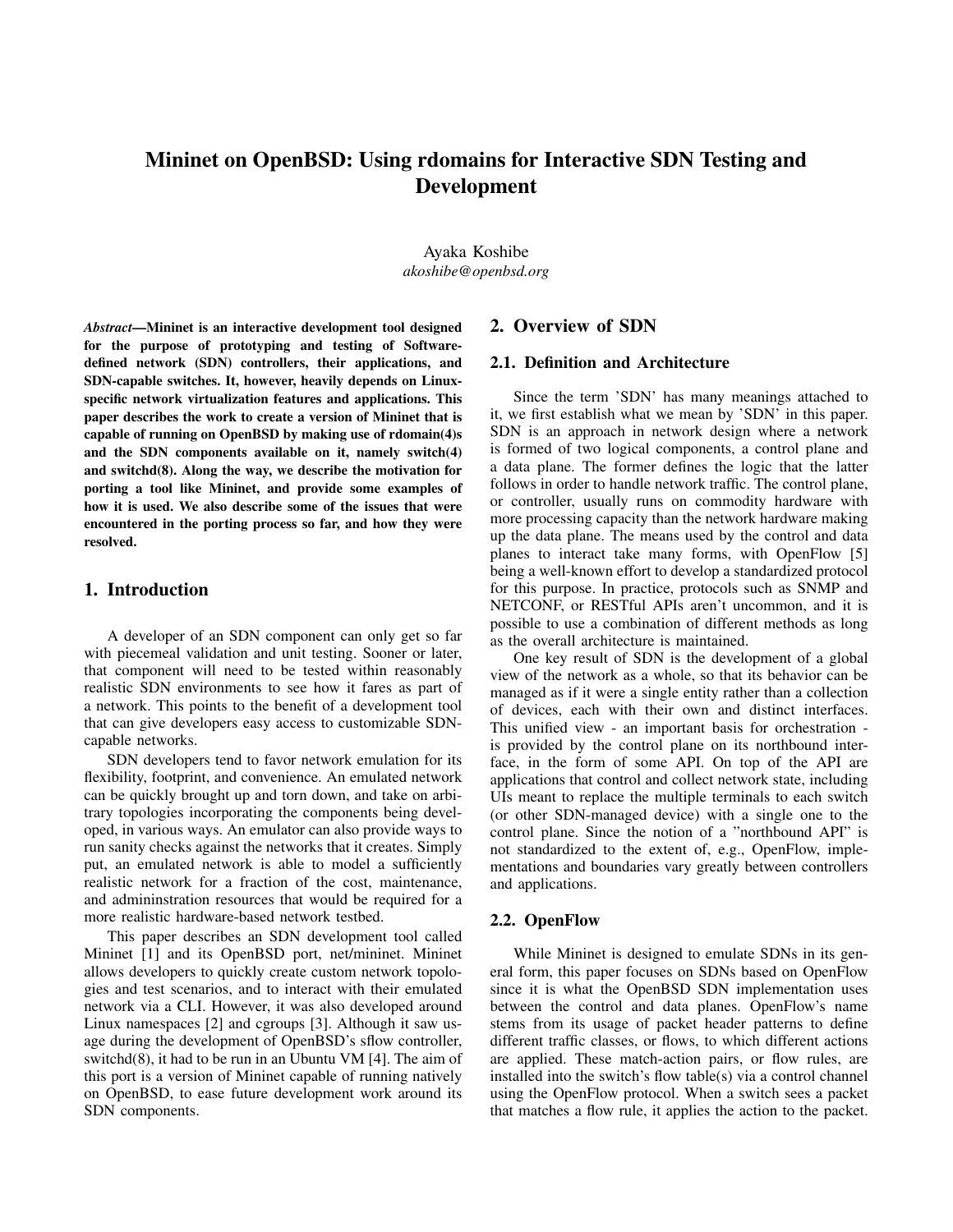Common actions include outputting it to some port or dropping it, rewriting a portion of the header, or searching for matches in another table.

Before flow installations can occur, the controller and switch must complete a handshake in order to establish the OpenFlow control channel. Among the information exchanged include information about the switch, such as its unique ID in the network (datapath ID), its port numbering, and capabilities.

What we have described here is a very high-level overview of OpenFlow; [5] provides the full specifications of OpenFlow 1.3.5, which is the protocol version implemented by OpenBSD.

## 2.3. OpenFlow on OpenBSD

The switch(4) [6] network interface pseudo-device implements a data plane node that supports OpenFlow 1.3.5. As expected from a data plane device, its forwarding behavior is defined by a controller. OpenBSD provides switchd(8) [7] as a controller to use with switch $(4)$ , and switchct $(8)$ [8] as a means to interact with the network through, and to control, switchd(8).

Some aspects of a switch(4) interface, such as its member interfaces, port numbering, and datapath ID, are not configured by switchd(8). These features are configured via ifconfig(8) and are announced by a switch during its handshake with the controller, or during statistics queries.

## 3. Mininet

#### 3.1. Basic Usage

One key goal of Mininet is to be an interactive development platform for SDN components. It provides a command, mn, that allows a user to quickly launch prepackaged but parameterizable network topologies. mn also provides options for starting a CLI, specifying the components to use, and simple sanity tests.

For example, the following launches a linear topology of three switches, each with a host connected to it. The hosts will ping eachother in a 'pingall' test:

```
# \text{mn} --topo=linear, 3 --test=pingall
( \ldots startup output)
∗∗∗ Pi n g : t e s t i n g pi n g r e a c h a b i l i t y
h1 \rightarrow h2 h3
h2 \rightarrow h1 h3
h3 \rightarrow h1 h2
∗∗∗ R e s u l t s : 0% d r o p p e d ( 6 / 6 r e c e i v e d )
∗∗∗ St o p pi n g 1 c o n t r o l l e r s
(\ldots teardown output)
```
When a test is specified, the topology is built before the test is run, and torn down immediately afterwards. This leaves little room for a closer look at the network. Another option is to launch a CLI connected with the topology. The CLI allows a user to run the same tests, but also inspect and manipulate nodes and links, and to run commands at network host shells. For example, the same test above can be run from a CLI, but also after a link is taken down and brought back up again:

```
# \text{mn} --topo=linear, 3
( \ldots startup output)
mininet > \text{link } \text{s1 } \text{s2 down}mininet > pin gall∗∗∗ Pi n g : t e s t i n g pi n g r e a c h a b i l i t y
h1 \rightarrow X X
h2 \implies X h3h3 −> X h2
∗∗∗ R e s u l t s : 66% d r o p p e d ( 2 / 6 r e c e i v e d )
mininet > link s1 s2 up
mininet > pin gall∗∗∗ Pi n g : t e s t i n g pi n g r e a c h a b i l i t y
h1 \rightarrow h2 h3
h2 −> h1 h3
h3 −> h1 h2
∗∗∗ R e s u l t s : 0% d r o p p e d ( 6 / 6 r e c e i v e d )
minine t >
```
The pingall command in the CLI is functionally equivalent to running the ping(8) command from each host. Regular shell commands can be run from a Mininet host by appending the command after its name. For example, h1 route will cause host h1 to display its route tables.

Mininet also provides a Python API that allow developers to script custom topologies and test scenarios. A minimal one-switch, two-host topology with the CLI (what the mn command by itself will produce) can be recreated with a Python script:

```
#!/usr/bin/env python
from mininet . topo import Topo
from mininet.net import Mininet
from mininet.cli import CLI
class MinimalTopo (Topo):
    def build (self):
        # Add hosts and switches
        h1 = self.addHost('h1')h2 = \text{self}.addHost('h2')s1 = self.addSwitch('s1')# Add links between nodes
        self.addLink(h1, s1)self.addLink(h2, s1)topo = \text{MinimalTopo}()net = Mininet(topo = topo)net . start()CLI (net)
net . stop()
```
Mininet has quite a few features, which are documented with its APIs at [1]. We will describe any relevant features as they appear in the discussion.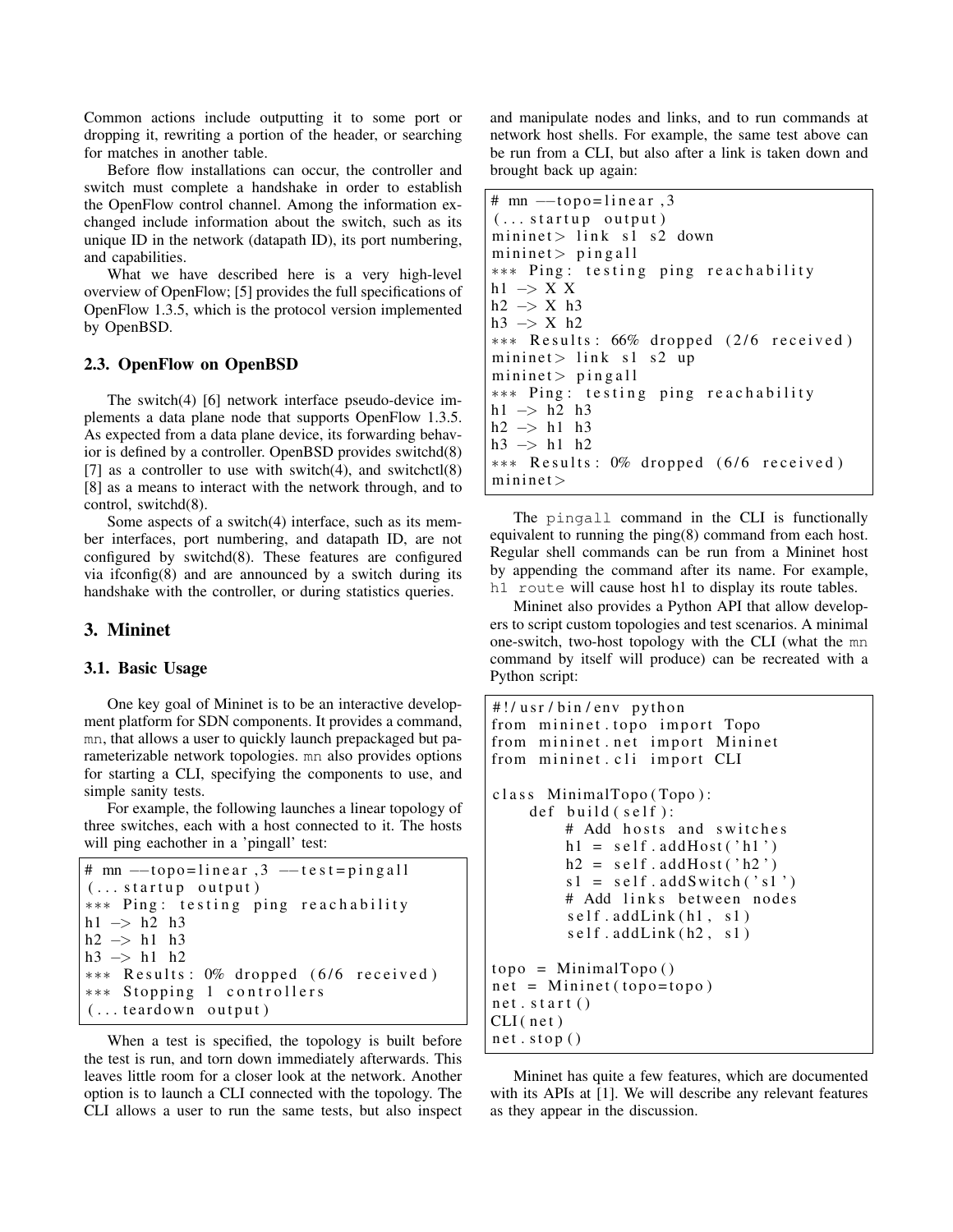#### 3.2. Components Development Workflow

Even by itself, Mininet has all components needed to create and run functional SDN-capable networks. Its flexibility as a development tool comes from how a developer can drop-in replace switches and/or controllers with their own, and use mn to quickly test their work with precanned tests or topologies. A developer can, for example, run their controller against a topology with loops using the --topo=torus option to test how well their cycle detection and forwarding works. Since controller/application development is considered a typical use case for Mininet, it also provides a RemoteController component that can be specified with the --controller=remote option. The RemoteController is an abstract controller object that points the switches to controller(s) already running elsewhere.

Although there are no means to incorporate external switches into the emulated network, Mininet's API allows developers to not only customize topology, but also to extend base network objects to create their own. These subclasses are recognized by Mininet as nodes and links that can be incorporated into toplogies, or, with little effort, have mn use it with its topologies and tests. As we will elaborate later, this API was useful in implementing the switchd(8) and switch(4) network objects for the port.

#### 3.3. Original Implementation

We first describe the original implementation of Mininet before discussing how it was modified to work on OpenBSD.

3.3.1. Topology creation. A node or host in a Mininet topology is a shell - bash - running in its own Linux network namespace and assigned a unique name. A network namespace restricts network access of a process and its descendants to their own virtual network stack. Processes running in different network namespaces are allowed to interact through network links created by virtual ethernet (veth) pairs. The ends of a veth pair are either added to namespaces, or to switch nodes as member interfaces. A node might also be allowed to connect to the outside world by creating a link to a switch with outside connectivity.

3.3.2. Network objects. Since it is a shell, a node can easily be converted into a specialized component by having it run a few commands, such as launching a controller such as Nox or Ryu to become a 'controller node', or to create and configure an OpenvSwitch bridge to become a 'switch node'. A host, being a 'generic' node, does not require special initialization except for the shell. In terms of implementation, each node type is its own class and the child of the Node base class.

Links are created from the root namespace, since a link might join any two nodes. The ends are renamed to track their location in the topology - 'h1-eth0', for example, indicates the first interface on host h1. Mininet uses the

ip link command from the iproute2 utility collection in order to create, rename, and move veth link endpoints.

Mininet network objects define lifecycles, where each stage can be redefined through the 'low-level' API. This mechanism is used by, for example, the child classes of Node to run various commands at appropriate points in time to set up, configure, and tear down switches and controllers.

Now that the key details have been described, we can discuss the work done to get Mininet to run on OpenBSD.

### 4. Mininet on OpenBSD

As described in the previous sections, Mininet requires a host system to at least support network virtualization from layer 2 and above to construct topologies, and at least one supported virtual switch and controller for use in its canonical 'switch' and 'controller' nodes to implement topologies that support OpenFlow. switch(4), switchd(8), and switchctl(8), serve as the components for OpenFlowcapable nodes. rdomain(4) [9] and pair(4) [10] provide the virtualization needed for the topologies.

#### 4.1. Overview of Routing Domains and pair(4)s

Routing domains, or rdomain(4)s, provide support for multiple in-kernel routing tables and address spaces. A process and its descendants can be restricted to using its own network address space and routing table by running it in an rdomain. Interfaces can be assigned to rdomains, through which processes in one rdomain can communicate with those in another. An interface of interest in our case is pair(4), a virtual Ethernet interface designed to be used in pairs, i.e. endpoints of an Ethernet link.

#### 4.2. Initial Goals

In addition to recreating the core functions of Mininet, another goal was to minimize the number of external dependencies, which makes packaging simpler. This lead to some choices such as the use of  $ksh(1)$  to remove a dependency on bash.

The organization of the codebase also made it difficult to simply extend Mininet to support both Linux and OpenBSD. Part of the work involved quite a bit of refactoring to create a boundary between the node and link object implementations and the OS-specific network virtualization features. Once this was done, the APIs in Mininet were enough to implement the 'switchd' and 'switch' nodes, while retaining support for Linux.

Finally, sanity testing for Mininet involves the creation and destruction of interfaces and switches, making the testing process destructive. Because of this, we did not include regression tests for the package.

#### 4.3. Implementation

In terms of functionality, rdomain(4)s and pair(4) interfaces are drop-in replacements for network namespaces and veth interfaces.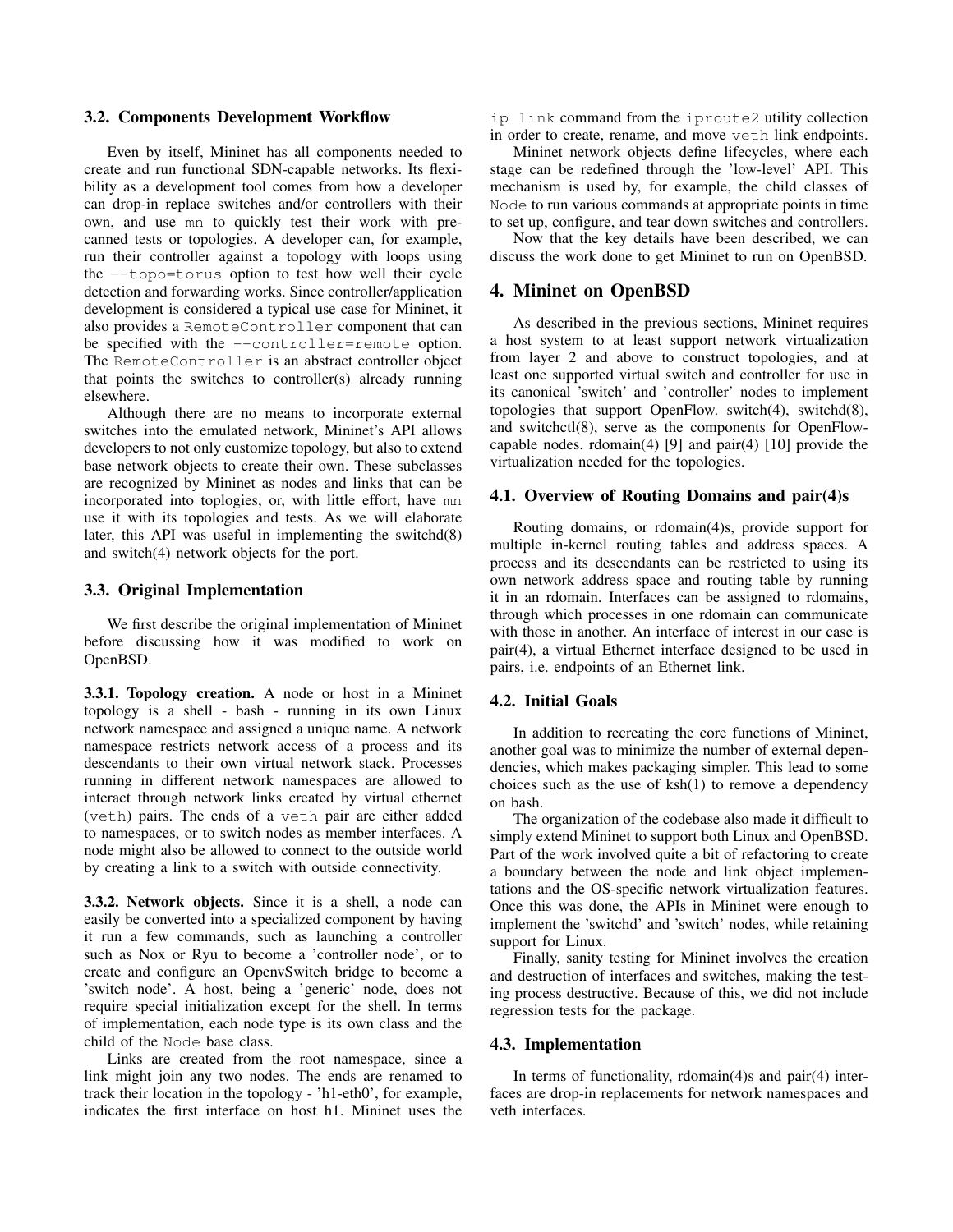4.3.1. Nodes and Links. A node on OpenBSD becomes a ksh(1) instance running in an rdomain(4). Due to the way that a topology is initialized, nodes are created before links. To create a routing domain for the shell to run in, an extra interface is first created and assigned a rdomain before route $(8)$  is used to run the shell in it. This means that nodes on OpenBSD will always have one extra interface.

Another quirk comes from how Mininet waits for a shell to return from a command. When starting a shell, it runs it interactively, with a shell prompt set to a sentinel character, and assumes that this sentinel is the only character in the prompt. Mininet detects that a shell has completed running the command when it sees this sentinel, returning its own CLI prompt and/or any command output assumed useful (e.g., the results of an iperf test). Due to requiring root to manipulate network namespaces, Mininet also assumes that it and everything else must run as root. The result was a modification of  $ksh(1)$  to make the '#' optional for root to prevent Mininet from waiting forever for the lone sentinel character.

A link is two patched pair(4)s where the endpoints may be members of a routing domain and/or a switch(4) instance. Mininet assumes that interfaces can be renamed as mentioned earlier, and also that the new name can be used to reference the interface on the system. Part of refactoring the lower-level parts of Mininet included adding a way for it to translate between its port names and those on the system. The same modifications were used for mapping Mininetdesignated switch names (e.g. 's1') to the system's switch(4) interface names (e.g. 'switch0').

4.3.2. Controller and Switch nodes. The switchd(8)-based 'Switchd' node and switch(4) based 'IfSwitch' node are customized controller and switch Mininet objects, respectively, with initialization and teardown methods that run the needed ifconfig and switchctl commands. As the only OpenFlow nodes available on the OpenBSD port, these nodes are set as the default controller and switch types used by mn on OpenBSD. This means that the topology script described in Section 3.1, which is a typical level at which scripts are written for Mininet, can be used without modification. The only immediately noticeable difference would be the change in the network objects' types when inspection commands such as dump are run at the CLI:

```
# python ./ test.py
mininet > dump
<Host h1: h1-eth0:10.0.0.1 pid=28087>
<Host h2: h2-eth0:10.0.0.2 pid=46097>
<IfSwitch s1: lo0: ... pid=321533>
<Switchd c0: 127.0.0.1:6653 pid=31625>
```
In our case, IfSwitch replaces OVSSwitch, and Switchd replaces Controller. The PIDs shown are those of the ksh(1) instances that represent each node. These details would become visible to a user creating scripts written against the low-level API, where node and link classes or shell commands must be specified.

Unless mn is explicitly directed not to start a controller, an instance of switchd $(8)$  will always be started. switchctl $(8)$ can be used to configure switchd(8) to behave as an Open-Flow proxy between a switch(4) instance and another controller with the forward-to option when connecting the switch to the (local) switchd(8) instance. This feature is used to implement the --controller=remote option in mn by running switchd(8) as a proxy to the target.

4.3.3. Higher-level constructs. Since they are never exposed to the underlying system, the features of Mininet that rely on the 'mid-level' and 'high-level' APIs are not functionally affected by our changes. These features include the CLI and the topology object, which at most need to be aware of the existence of the newly created node and link objects. The topology may need to be able to create IfSwitches, but do not need to understand how switch(4) interfaces are manipulated.

# 5. Current status

As of August 2017, Mininet has been made available in the OpenBSD ports tree as net/mininet. The current version of the port can be used to create and run OpenFlowcapable networks both as scripts and through mn. mn's ping and iperf -based tests are also available, as well as 'baseline' bridge(4) nodes to create non-OpenFlow networks.

The imported version of the port is based on the fork of Mininet being maintained at

#### https://github.com/akoshibe/mininet

The repository's version of Mininet also includes support for FreeBSD with vnet jails and epair(4)s, using the same 'API' created when refactoring the node and link classes.

## 6. Future work

Due to the amount of features it has, and its reliance on Linux-specific applications, not all network objects are supported on OpenBSD, notably resource-limited hosts (which rely on Linux cgroups) and traffic-shaping links (which rely on iptables and tc). It also requires root in order to run, since it doesn't cleanly separate privileged commands from those that are not.

Additionally, we have yet to test some features, such as the MiniEdit GUI, and the 'cluster edition' remote links for interconnecting multiple Mininet network instances. We hope to gradually cover the unsupported or untested features, and to upstream our work. The latter may be a challenge due to the extensive changes that were needed in order to support multiple systems simultaneously.

# 7. Conclusion

SDN developers find appeal in network emulators for their ability to conveniently model SDN-capable networks, within which their components can be tested. Mininet is